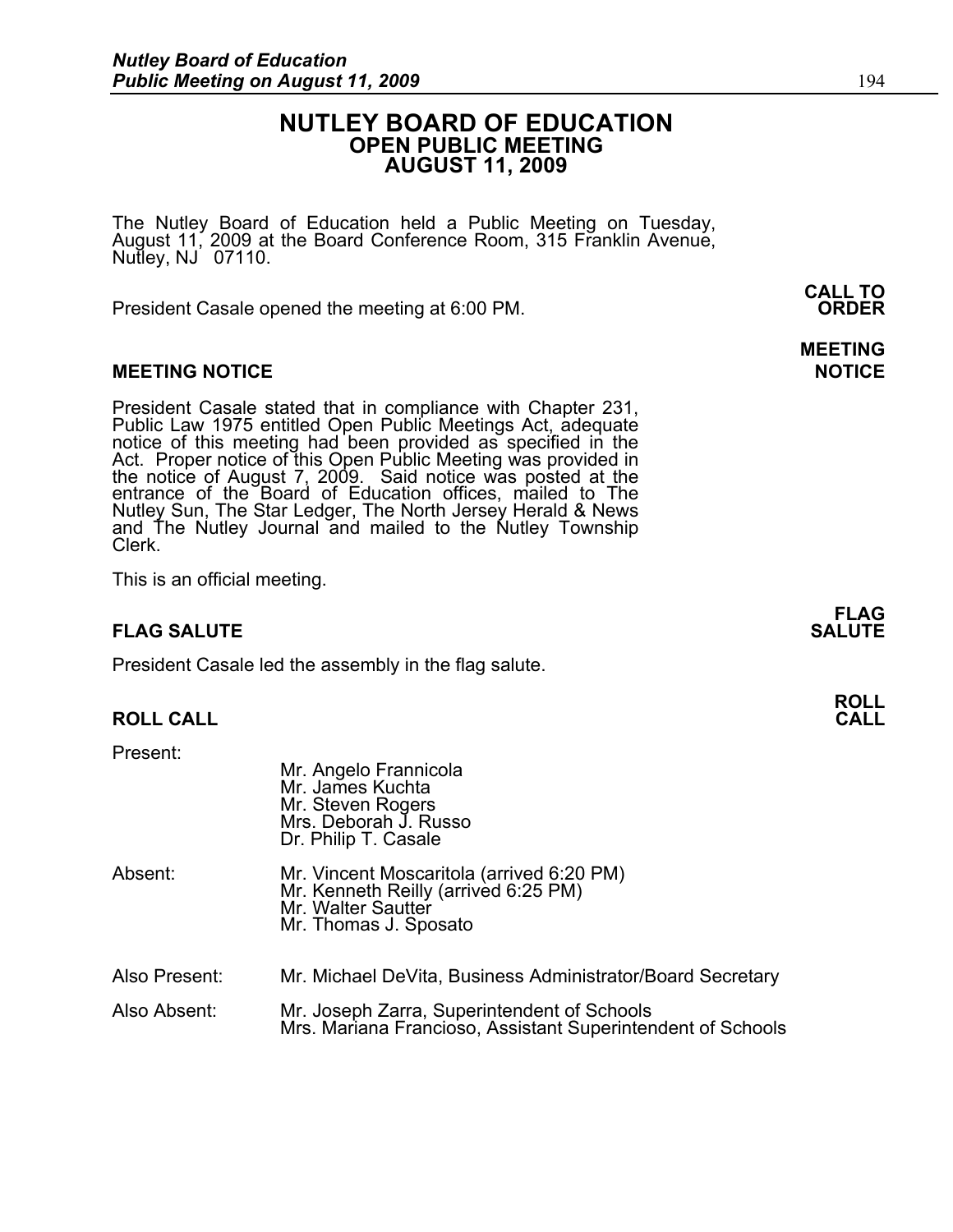### **MOTION TO ADJOURN TO EXECUTIVE SESSION**

At 6:15 PM Trustee Frannicola moved and Trustee Kuchta seconded the following resolution:

WHEREAS, the Board of Education will be discussing matters exempt from public discussion pursuant to N.J.S.A. 10:4-12,

NOW, THEREFORE, BE IT RESOLVED that the Board of Education recess to Closed Executive Session at this time to discuss the following:

Legal Issues

BE IT FURTHER RESOLVED that the results of the discussions will be made public by inclusion on the agenda of a subsequent meeting of the Board of Education or when the reasons for discussing such matters in closed session no longer exist.

 The motion was approved by voice vote.

### **RECONVENE MEETING RECONVENE**

At 7:11 PM Trustee Kuchta moved, Trustee Moscaritola seconded, and the Board unanimously approved by voice vote a motion to reconvene the public meeting.

### **RECESS MEETING RECESS**

At 7:15 PM upon the suggestion of President Casale, Trustee Kuchta moved, Trustee Moscaritila seconded, and the Board unanimously approved by voice vote a motion to recess.

### **RECONVENE MEETING RECONVENE**

At 7:30 PM Trustee Kuchta moved, Trustee Russo seconded, and the Board unanimously approved by voice vote a motion to reconvene the open public meeting.

## **ROLL CALL**

Present:

 Mr. Angelo Frannicola Mr. James Kuchta Mr. Kenneth Reilly Mr. Steven Rogers Mrs. Deborah J. Russo Dr. Philip T. Casale

**ROLL** 

# **EXECUTIVE**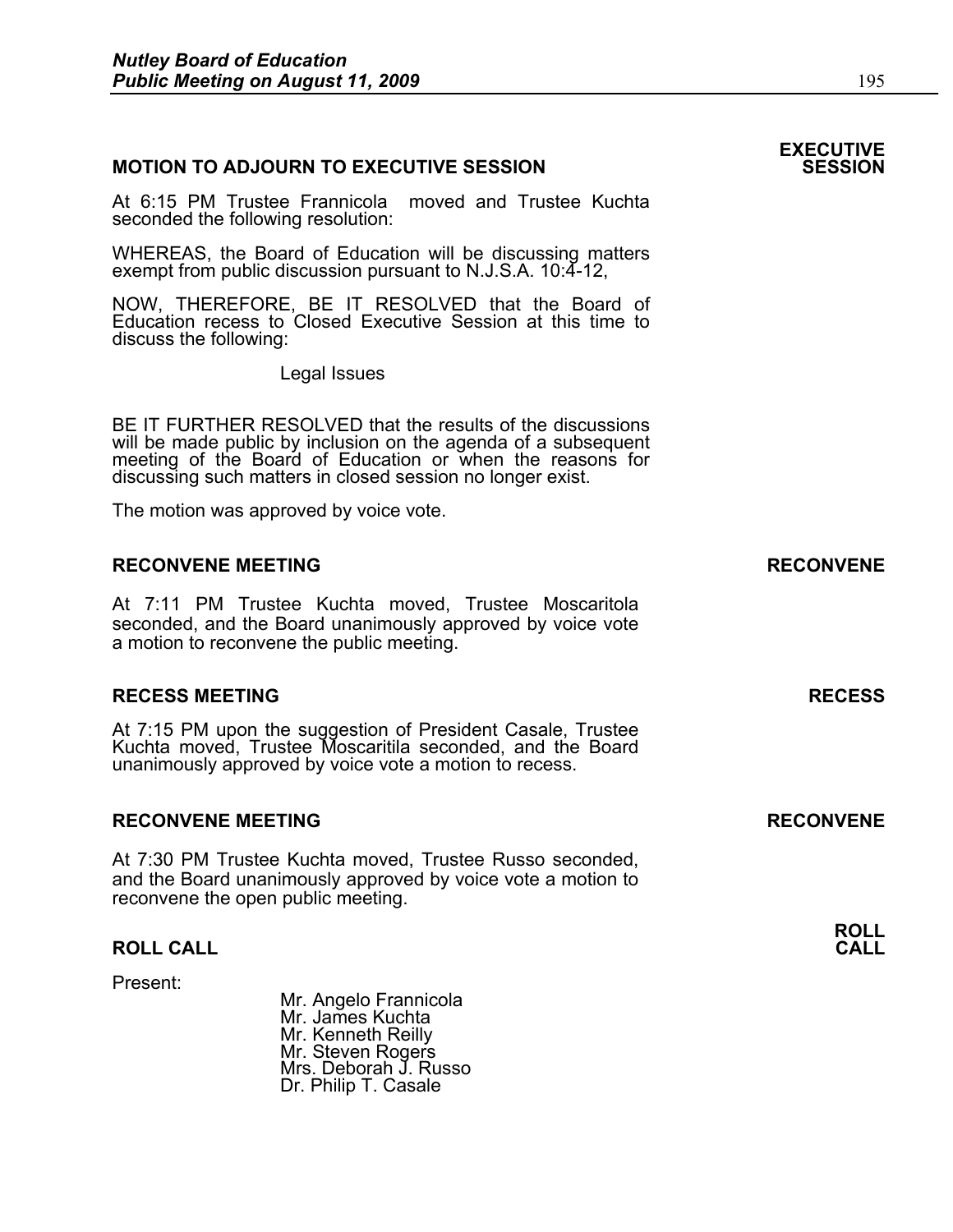| Absent:       | Mr. Vincent Moscaritola<br>Mr. Walter Sautter<br>Mr. Thomas J. Sposato                                     |
|---------------|------------------------------------------------------------------------------------------------------------|
| Also Present: | Mr. Michael DeVita, Business Administrator/Board Secretary                                                 |
| Also Absent:  | Mr. Joseph Zarra, Superintendent of Schools<br>Mrs. Mariana Francioso, Assistant Superintendent of Schools |

# *RESOLUTIONS*

Trustee Kuchta moved, and Trustee Russo seconded, a motion that the Board approves Superintendent's Resolutions numbers 1 through 4 as listed below.

The Superintendent's Resolutions 1 through 4 were unanimously approved by roll call vote. **APPROVE PARTIAL** 

**PAYMENT TO HILT** 

**RESOLUTION** 

# 1. **APPROVAL OF PARTIAL PAYMENT TO HILT CONSTRUCTION CO.**

BE IT RESOLVED that the Board of Education approves partial payment in the amounts of \$168,618.80 to Hilt Construction Co. for the Exterior Façade Repairs at Washington Elementary School and \$145,399.66 for the Exterior Façade Repairs at Yantacaw Elementary School as per the recommendation of the Board's Engineer and Construction Manager. **APPROVE PARTIAL** 

# 2. **APPROVAL OF PARTIAL PAYMENT TO CIRCLE-A CONSTRUCTION CO. INC.**

BE IT RESOLVED that the Board of Education approves partial payment in the amount of \$57,774.92 to Circle-A Construction Co. Inc. for the Exterior Façade Repairs at Lincoln Elementary School as per the recommendation of the Board's Engineer and Construction Manager. **APPROVE PARTIAL** 

# 3. **APPROVAL OF PARTIAL PAYMENT TO SAFEWAY CONTRACTING, INC.**

BE IT RESOLVED that the Board of Education approves partial payment in the amount of \$812,440.00 to Safeway Contracting, Inc. for Radcliffe, Washington, Lincoln, Yantacaw and High School Roofing as per the recommendation of the Board's Architect and Construction Manager.

**PAYMENT TO SAFEWAY** 

**PAYMENT TO CIRCLE-A**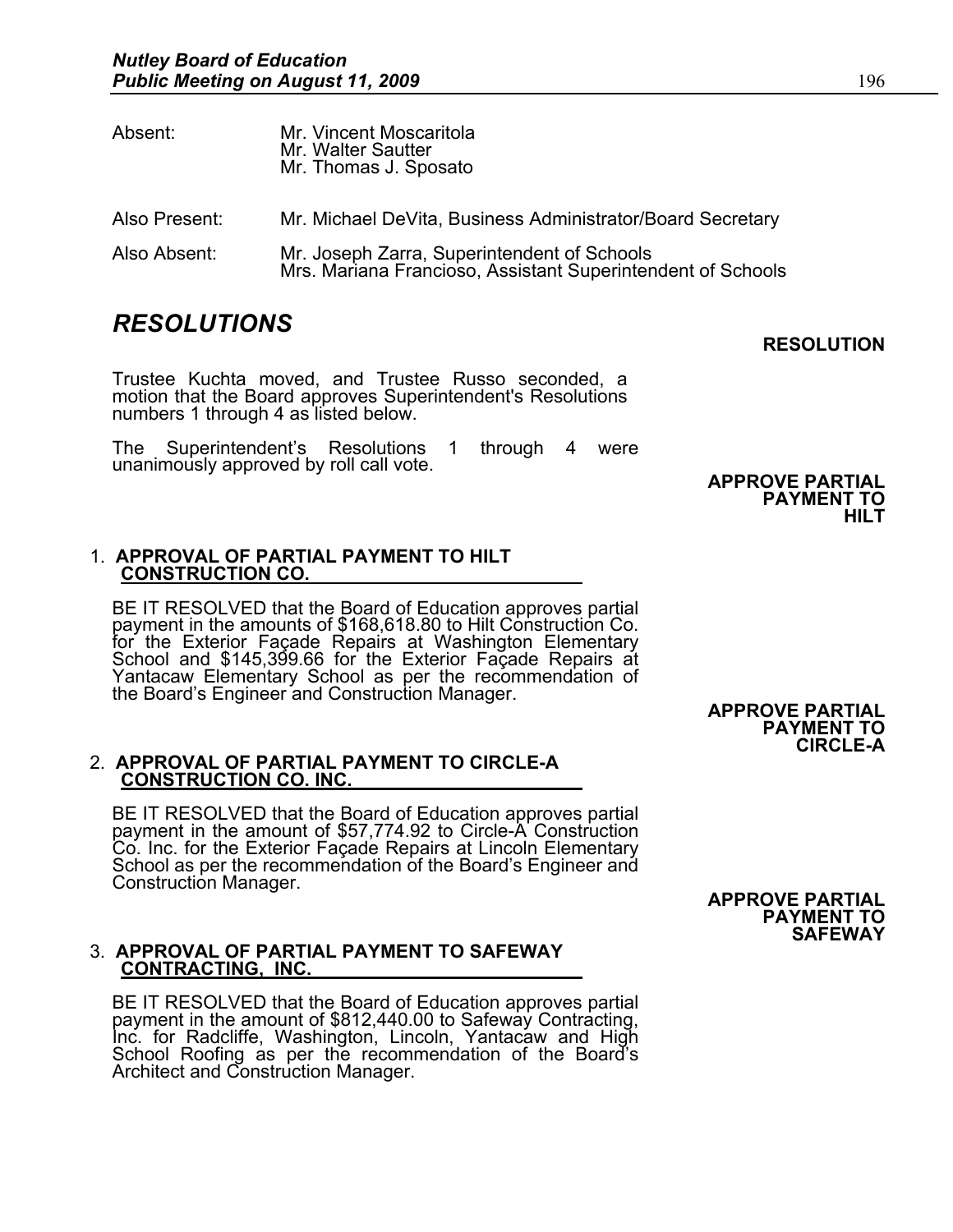### **PAYMENT FOR SUMMER ATHLETIC CAMPS**

# 4. **PAYMENT FOR SUMMER ATHLETIC CAMPS**

BE IT RESOLVED that the personnel listed below be paid stipends for their work with the 2009 summer athletic camps

| Coach            | Sport          | Amount       |
|------------------|----------------|--------------|
| Robert Harbison  | Baseball       | \$2,400.00   |
| Steve DiGregorio | Football       | 800.00<br>S  |
| Marcellino Marra | Soccer         | 800.00<br>\$ |
| Angela Bania     | Volleyball     | 800.00<br>\$ |
| Jaime Dickerson  | <b>Trainer</b> | \$1,000.00   |
| Robert O'Dell    | Track          | 550.00<br>S  |
| Luann Zullo      | Softball       | \$2,500.00   |

# **HEARING OF CITIZENS CITIZENS**

# **None**

Trustee Rogers made a motion, Trustee Frannicola seconded, to make the Dome Tech Report accessible to the Board Members but not leave the Board Offices.

Upon being put to a roll call vote the motion did not pass with Trustees Frannicola, Kuchta, Rogers and Casale voting yes and Trustees Reilly and Russo abstaining.

Mr. De Vita discussed satelliting meals out to Washington and Lincoln schools.

Chartwells said it could be done and thought it was a good idea and would save the Board money.

The Board was in agreement with closing the kitchens and satelliting meals to all five elementary schools.

# **HEARING OF**